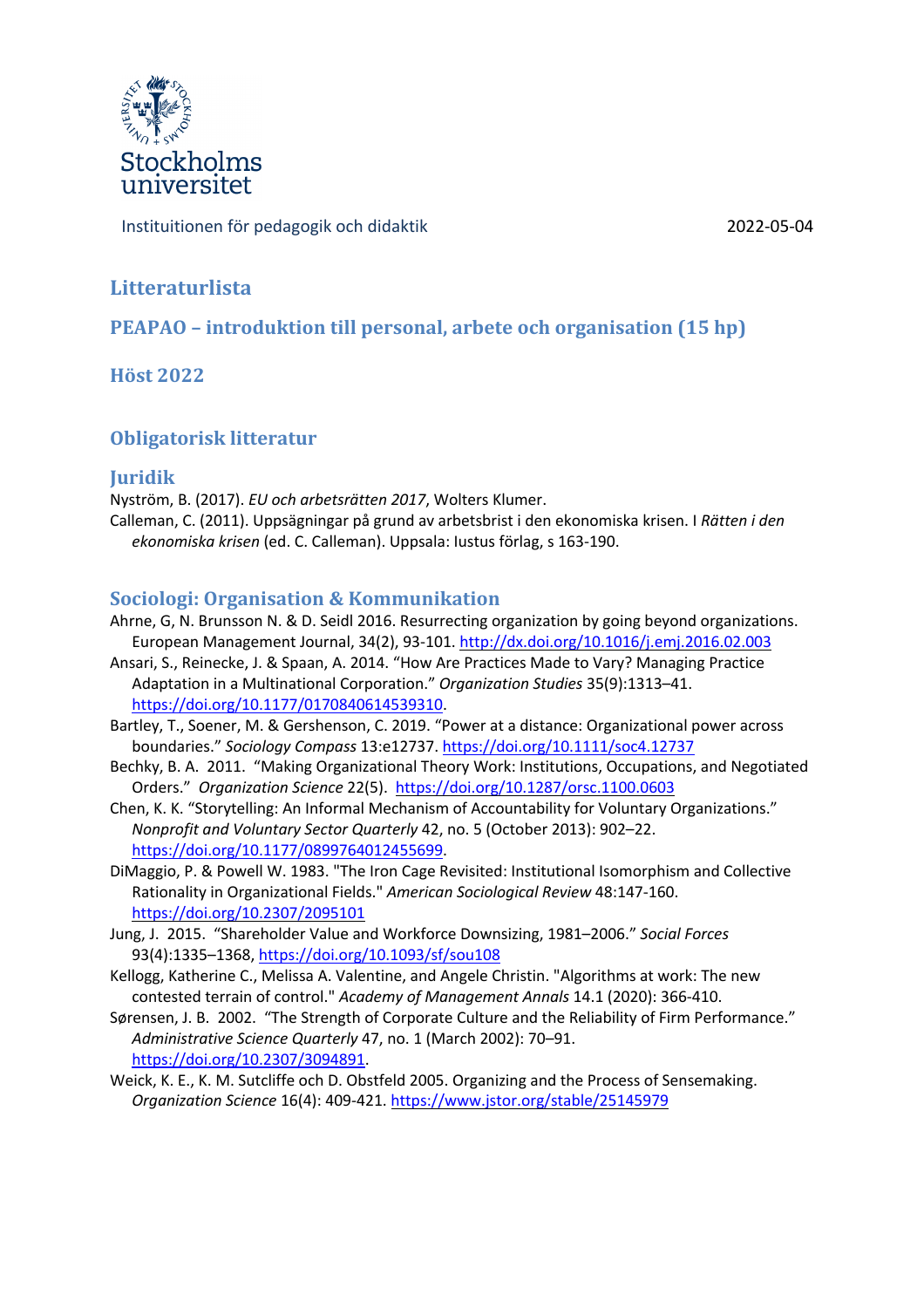## **Psykologi**

#### **Pass 1 Downsizing**

- van Dierendonck, D., & Jacobs, G. (2012). Survivors and victims, a meta-analytical review of fairness and organizational commitment after downsizing. *British Journal of Management*, 23, 96-109. DOI: 10.1111/j.1467-8551.2010.00724.x
- Morgan, J, I., & Harris, P. R. (2015). Evidence that brief self-affirming implementation intentions can reduce work-related anxiety in downsize survivors. *Anxiety, Stress, & Coping*, 28, 5, 563-575. DOI: 10.1080/10615806.2015.1004665
- van Dick, R., Drzensky, F., & Heinz, M. (2016). Goodbye or identify: Determental effects of downsizing on identification and survivor performance. *Frontiers in Psychology*, 7, 771. Doi: 10.3389/fpsyg.2016.00771
- Gandolfi, F. (2013). Workforce downsizing strategies, archetypes, approaches and tactics. *Journal of Management Research*, 13, 67–76.
- McDevitt, R., Giapponi, C., & Houston, D. M. (2013). Organizational downsizing during an economic crisis: Survivors' and victims' perspectives. *Organization Management Journal*, 10, 227-239. DOI: 10.1080/15416518.2013.859057
- Neves, P. (2014). Taking it out on survivors: Submissive employees, downsizing, and abusive supervision. *Journal of Occupational and Organizational Psychology*, 87, 507–534. DOI:10.1111/joop.12061
- Ashman, I. (2015). The Face-to-Face Delivery of Downsizing Decisions in UK Public Sector Organizations: The envoy role. *Public Management Review*, 17, 108-128. DOI: 10.1080/14719037.2013.785583
- Schenkel, A., & Teigland, R. (2016). Why doesn't downsizing deliver? A multi-level model integrating downsizing, social capital, dynamic capabilities, and firm performance. *The International Journal of Human Resource Management*, DOI: 10.1080/09585192.2015.1130734
- Zatzick, C. D., Deery, S. J., & Iverson, R. D. (2015). Understanding the determinants of who gets laid off: Does affective organizational commitment matter? *Human Resource Management*, 54, 877– 891. DOI:10.1002/hrm.21641
- Mishra, A. K., & Spreitzer, G. M. (1998). Explaining how survivors respond to downsizing: The roles of trust, empowerment, justice, and work redesign. *Academy of Management Review*, 3 ,567-588.

### **Pass 2 Motivation och prestation**

- Andersson-Stråberg, T., Hellgren, J., & Sverke, M. (2005). Att få vad man förtjänar. Rättviseupplevelser i samband med individuell lönesättning. *Arbetsmarknad & Arbetsliv*, 2, 93- 106.
- Cerasoli, C. P., Nicklin, J. M., & Ford, M., T. (2014). Intrinsic motivation and extrinsic incentives jointly predict performance: A 40-year meta-analysis. *Psychological Bulletin*, 140, 980-1008.
- Downes, P. E., & Choi, D. (2014). Employee reactions to pay dispersion: A typology of existing research. *Human Resource Management Review*, 24, 53-66.
- Eib, C., Falkenberg, H., Hellgren, J., Malmrud, S., & Sverke, M. (2020): What helps managers being fair? Predicting managers' self-reported justice enactment during pay setting using the abilitymotivation-opportunity framework, The International Journal of Human Resource Management, 33, 2138-2169.
- Eriksson, A., Sverke, M., Hellgren, J., & Wallenberg, J. (2002). Lön som styrmedel. Konsekvenser för kommunanställdas attityder och prestation. *Arbetsmarknad & Arbetsliv*, 3, 205-217.
- Gagne, M., & Deci, E. L. (2005). Self-determination theory and work motivation. *Journal of Organizational Behavior*, 26, 331–362.
- Latham, G. P., & Ernst, C. T. (2006). Keys to motivating tomorow's workforce. *Human Resource Management Review*, 16, 181–198.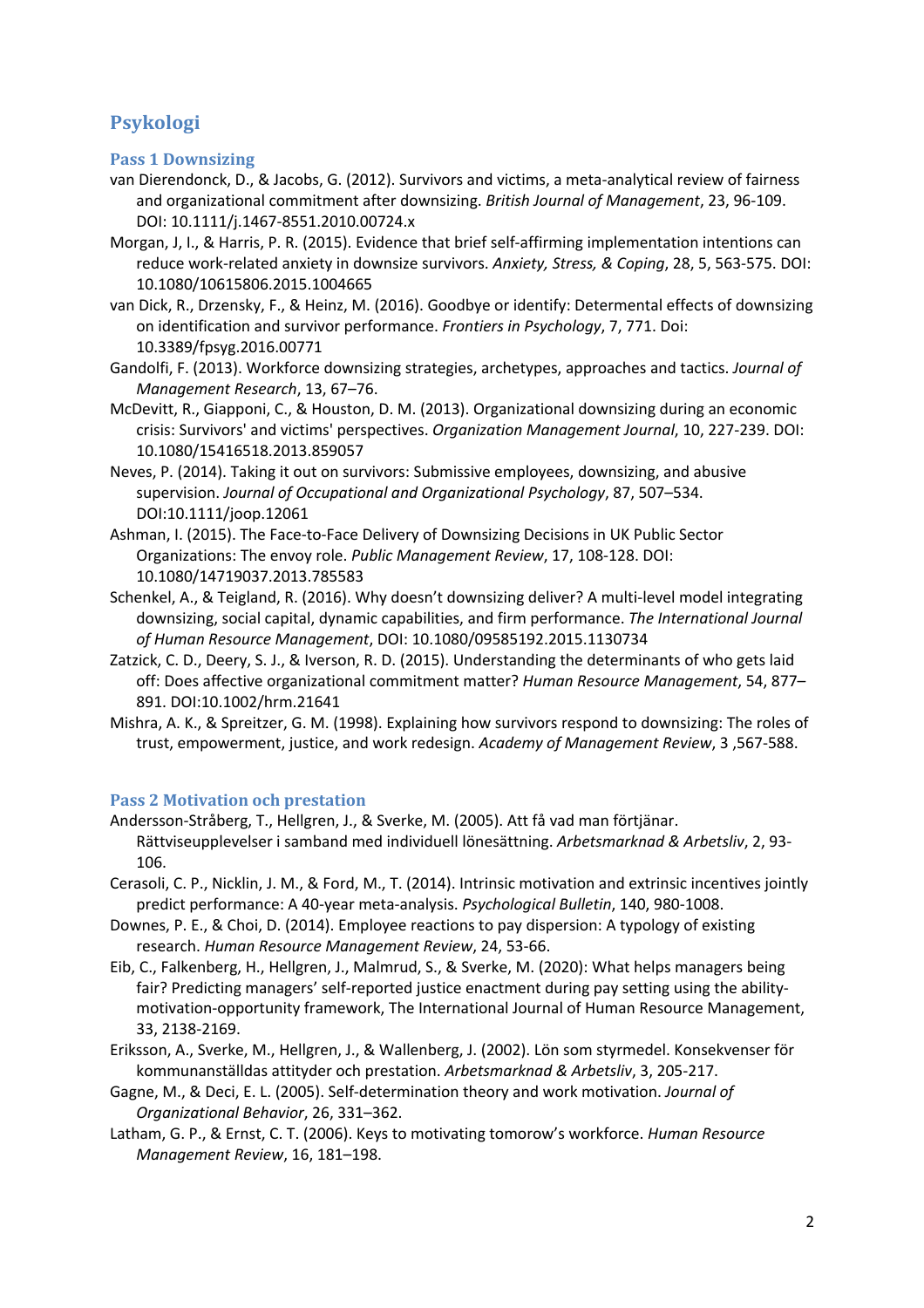- Nordgren Selar, A., Falkenberg, H. Hellgren, J., Gagné, M., & Sverke, M. (2020). "It's [not] all 'bout the money": How do performance-based pay and support of psychological needs variables relate to job performance? Scandinavian Journal of Work and Organizational Psychology, 5(1), 1-14.
- Shaw, J. D., & Gupta, N. (2015). Let the evidence speak again! Financial incentives are more effective than we thought. *Human Resource Management Journal*, 25, 281-293.

# **Pedagogik**

Artiklar finns att ladda ner på www.su.se/bibliotek

**Pass 1 Kunskap och kompetens i arbetet** 

- Avby, G. (2018) *Att utveckla professionell expertis – en bok om kunskap och lärande*. Lund: Studentlitteratur. Kap. 3, s. 45-77.
- Avby, G. (2016). Organizing for Deliberate Practice Through Workplace Reflection. In: Billett, S., Dymock, D., Choy, S. (eds) Supporting Learning Across Working Life. Professional and Practicebased Learning, vol 16. Springer, Cham. https://doi.org/10.1007/978-3-319-29019-5\_4
- Billett, S. (2004), "Workplace participatory practices: Conceptualising workplaces as learning environments", Journal of Workplace Learning, Vol. 16 No. 6, pp. 312-324. https://doi.org/10.1108/13665620410550295
- Ellström, PE. (1998). The many meanings of occupational competence and qualification. In: Nijhof, W.J., Streumer, J.N. (eds) Key Qualifications in Work and Education. Springer, Dordrecht. https://doi.org/10.1007/978-94-011-5204-4\_3
- Ellström, PE., Kock, H. Competence development in the workplace: concepts, strategies and effects. Asia Pacific Educ. Rev. 9, 5–20 (2008). https://doi.org/10.1007/BF03025821
- Fenwick, T. (2003) Professional growth plans: possibilities and limitations of an organizationwide employee decelopment strategy. *Human Resource Deelopment Quarterly,* 14(1), 59-77. https://doi.org/10.1002/hrdq.1050
- Hager, P. (2011). Theories of Workplace Learning. In Malloch, M., Cairns, L., Evans, K. & O'Connor, B. (Eds.) The Sage Handbook of Workplace Learning. Thousand Oaks: Sage.
- Lindberg, O. & Rantatalo, O. (2015). Competence in professional practice: A practice theory analysis of police and doctors. *Human Relations,* vol 68(4), 561-582. https://doi.org/10.1177%2F0018726714532666
- Nilsson, S. & Ellström, P.-E. (2012). Employability and talent management: challenges for HRD practices. *European Journal of Training and Development*, vol. 36(1), 26-45. https://doi.org/10.1108/03090591211192610
- Poell, R.F. and Van Der Krogt, F. (2017), "Why is organizing human resource development so problematic? Perspectives from the learning-network theory (Part II)", The Learning Organization, Vol. 24 No. 4, pp. 215-225. https://doi.org/10.1108/TLO-12-2016-0094

### **Pass 2 Organisera för förändring och lärande**

- Alvesson, M. & Spicer, A. (2012) A stupidity-based theory of organizations. Journal of Management Studies, 49(7), 1194-1220. https://doi.org/10.1111/j.1467-6486.2012.01072.x
- Avby, G. (2018) *Att utveckla professionell expertis – en bok om kunskap och lärande*. Lund: Studentlitteratur. kap 5, s.97-114, kap. 7, s. 129-149.
- Avby, G. (2022), "An integrative learning approach: combining improvement methods and ambidexterity", The Learning Organization, Vol. ahead-of-print No. ahead-of-print. https://doi.org/10.1108/TLO-10-2021-0127

Kotter, J.P. (1995) Leading change: why transformation efforts fail. March-April.

Rynes, S.L., Colbert, A.E. & Brown, K.G. (2002). HR Professionals' Beliefs About Effective Human Resource Practices: Correspondence Between Research And Practice. *Human Resource Management*, 41(2), 149–174.